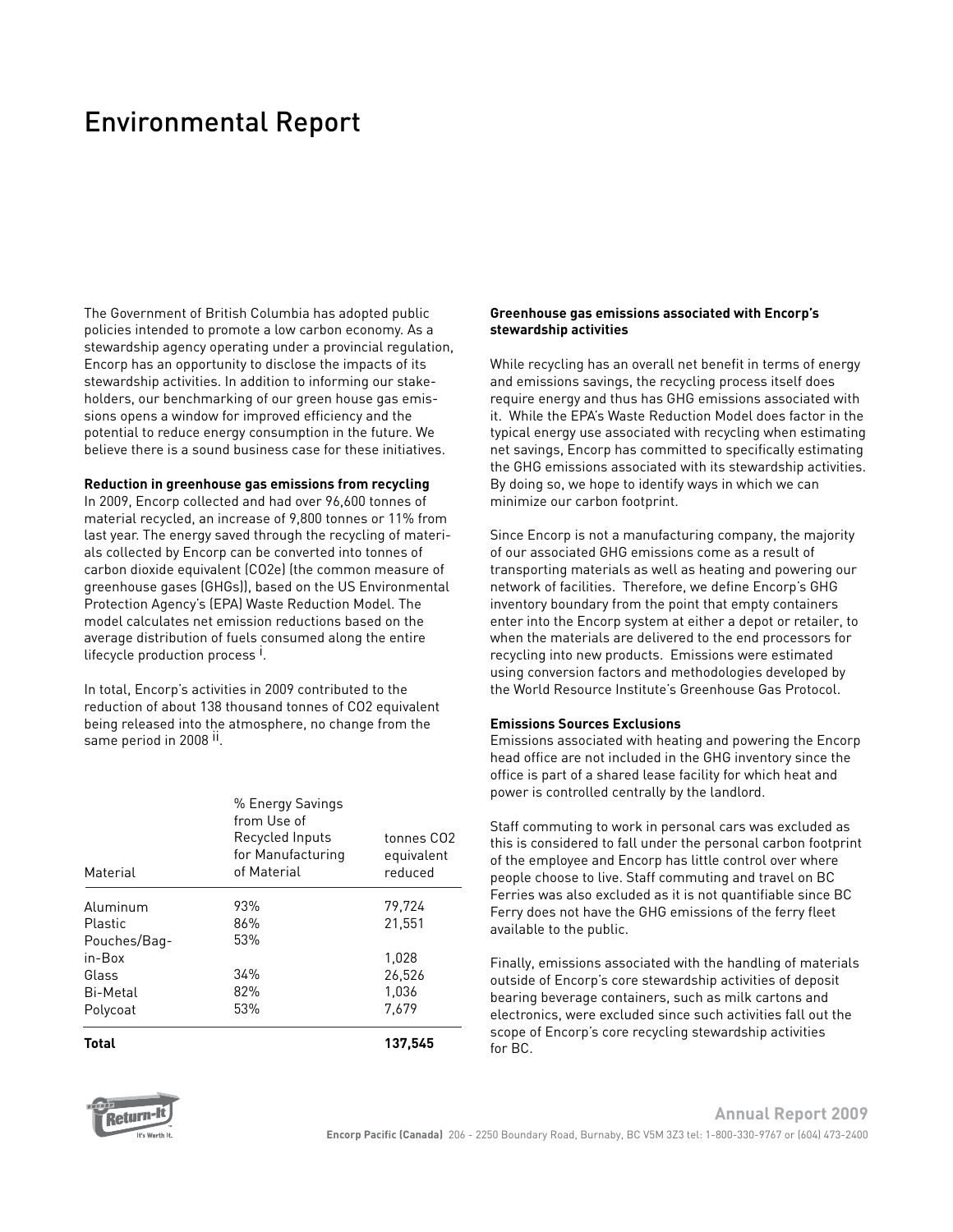## Environmental Report

| <b>Emissions Inventory Summary (tonnes CO2)</b><br>Type of Emission                                                                                                                                                                                                                                                                                           | 2009iii              |
|---------------------------------------------------------------------------------------------------------------------------------------------------------------------------------------------------------------------------------------------------------------------------------------------------------------------------------------------------------------|----------------------|
| Direct emissions are emissions from sources that are owned or controlled by Encorp<br>Employee travel - gas use                                                                                                                                                                                                                                               | 27                   |
| Indirect emissions occur as a consequence of the activities of Encorp, but are from sources not owned or controlled by Encorp.<br>Inclusions are emissions from purchased electricity consumed by Encorp offices, depots, processors and transporters, as well<br>as the transportation of the beverage containers by contracted transporters <sup>IV</sup> . |                      |
| <b>Offices</b> (excluding head office)                                                                                                                                                                                                                                                                                                                        |                      |
| Purchased electricity in leased buildings (excluding head office)<br>Employee domestic air travel                                                                                                                                                                                                                                                             | 54<br>22             |
| <b>Depots</b><br>All purchased electricity in owned or leased buildings                                                                                                                                                                                                                                                                                       | 880                  |
| All natural gas consumed in owned or leased buildings                                                                                                                                                                                                                                                                                                         | 6,820                |
| <b>Processors</b>                                                                                                                                                                                                                                                                                                                                             |                      |
| All purchased electricity in owned or leased buildings                                                                                                                                                                                                                                                                                                        | 257                  |
| All purchased gas consumed in owned or leased buildings<br>2009                                                                                                                                                                                                                                                                                               | 50                   |
| Transportation - depots to processors                                                                                                                                                                                                                                                                                                                         |                      |
| Diesel fuel for transporters                                                                                                                                                                                                                                                                                                                                  | 3,688                |
| Transportation - processors to end markets                                                                                                                                                                                                                                                                                                                    |                      |
| Diesel fuel                                                                                                                                                                                                                                                                                                                                                   | 1,507                |
| Rail (based on metric tonne km)                                                                                                                                                                                                                                                                                                                               | 388                  |
| Sea travel (based on metric tonne km)                                                                                                                                                                                                                                                                                                                         | 1,125                |
| <b>Total Emissions all sources</b>                                                                                                                                                                                                                                                                                                                            | <b>14,818 tonnes</b> |
| <b>Restated Emissions for 2008</b>                                                                                                                                                                                                                                                                                                                            | 10,351 tonnes        |

## **Total CO2 Equivalent Reduced 137,545 tonnes**

Note : the increase in emissions is due primarily to expanded sampling methodology and not due to increased use of carbon based fuels. We will continue to refine our calculation methods.

i US EPA, Waste Reduction Model, Version 10 (10/09); US EPA, Solid Waste Management and Greenhouse Gases (2002) (Exhibits 2-3 to 2-6) were used to calculate 2009 avoided emissions of CO2. In 2008, US EPA, Waste Reduction Model, Version 8 (5/06) was used.

ii US EPA, Waste Reduction Model, Version 8 (5/06); US EPA, Solid Waste Management and Greenhouse Gases (2002) (Exhibits 2-3 to 2-6) were used to calculate 2008 avoided emissions of CO2.

iii GHG Emissions from purchased electricity worksheet V 2.1. (Jun 2009) and GHG emissions from transport or mobile sources V 2.0 (Jun 2009) from the Greenhouse Gas Protocol Initiative were used to calculate emissions for 2009.

iv All indirect emissions except for Office use were calculated based on the sample data provided by selected Depots, Processors, and Transporters.